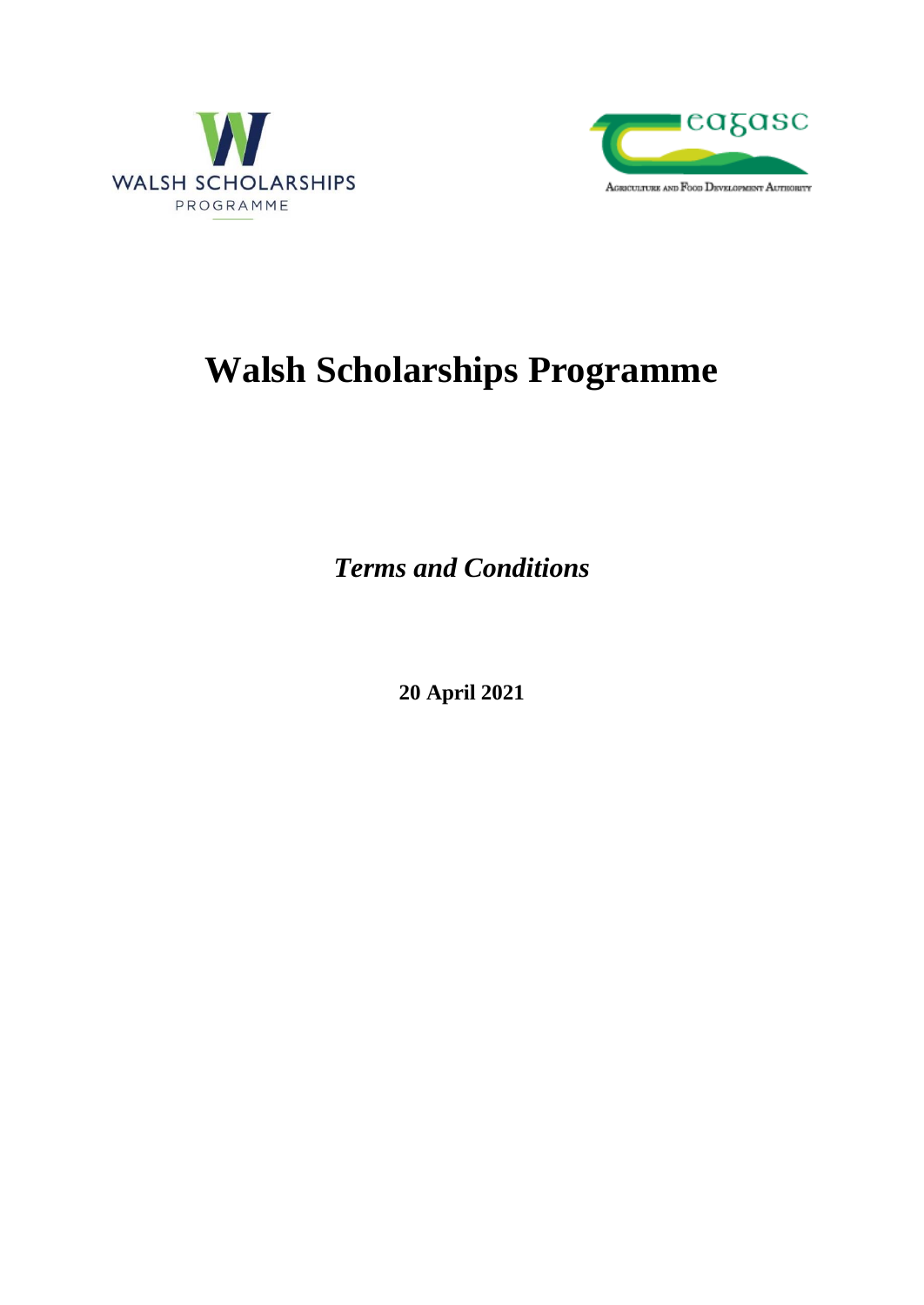# **Contents**

| 1.  | <b>Introduction to Teagasc</b>                             | $\overline{2}$ |
|-----|------------------------------------------------------------|----------------|
| 2.  | <b>Overview of Awards</b>                                  | $\overline{2}$ |
| 3.  | <b>General Conditions of Award</b>                         | 3              |
| 4.  | <b>Selection of Walsh Scholars</b>                         | 4              |
| 5.  | <b>Supervision and Training</b>                            | 4              |
| 6.  | <b>Financial Administration and Audit</b>                  | 5              |
| 7.  | <b>Review of Progress</b>                                  | 7              |
| 8.  | <b>Scholarship Suspension/Deferral/Termination/Upgrade</b> | 7              |
| 9.  | <b>Completion of Scholarship</b>                           | 8              |
| 10. | <b>Intellectual Property</b>                               | 9              |
| 11. | <b>Open Access</b>                                         | 9              |
| 12. | <b>Sex/Gender Dimension</b>                                | 9              |
| 13  | <b>Acknowledgement of Funding</b>                          | 10             |
| 14. | <b>Dignity Policy and Health &amp; Safety</b>              | 10             |
| 15. | <b>Data Protection</b>                                     | 11             |

**Teagasc reserves the right to revise the Terms and Conditions of this Programme at any time.**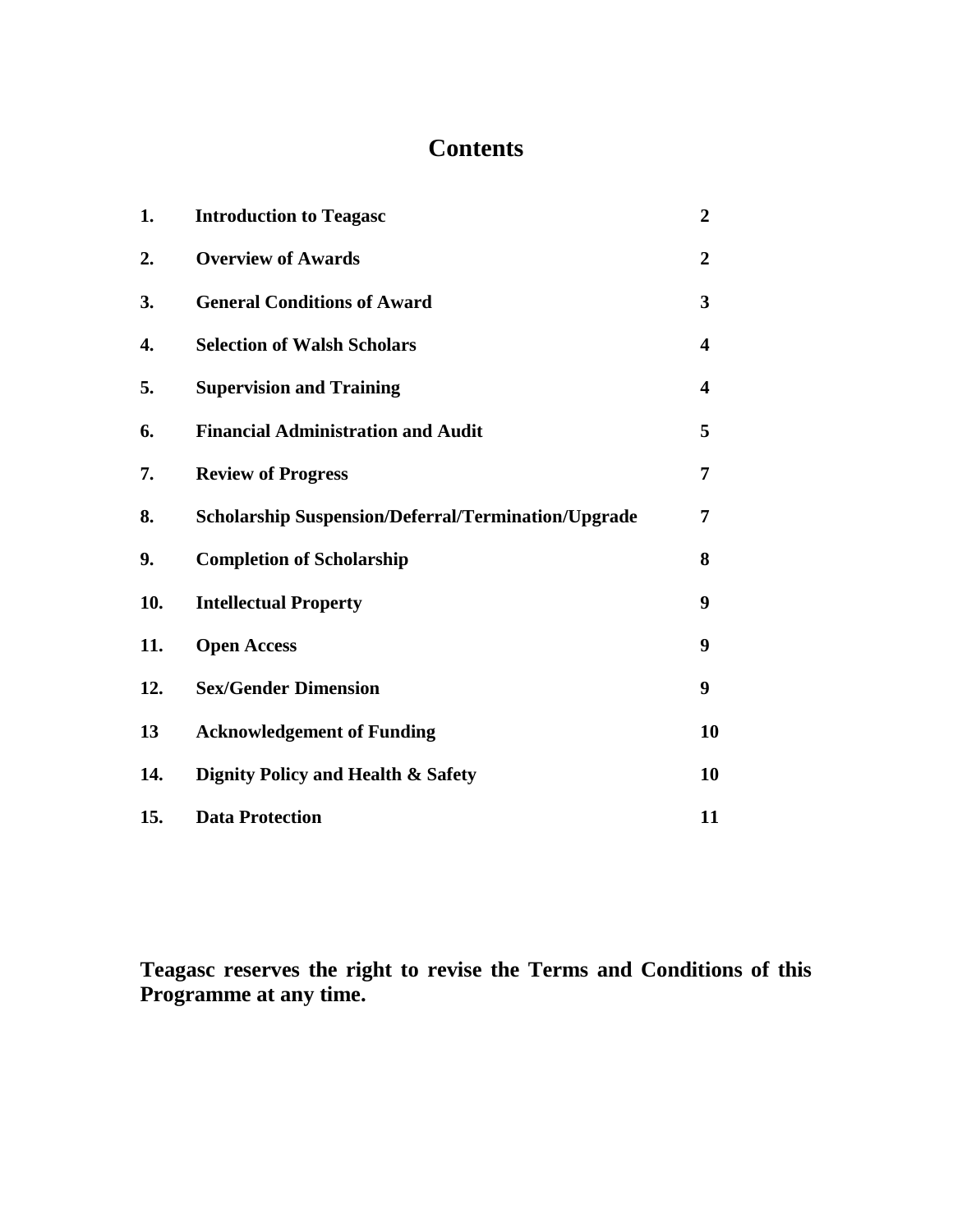## **1. INTRODUCTION TO TEAGASC**

Teagasc – the Irish Agriculture and Food Development Authority – is the national body providing integrated research, advisory and training services to the agriculture and food industry and rural communities. It was established in September 1988 under the Agriculture (Research, Training and Advice) Act, 1988.

The mission is to support science-based innovation in the agri-food sector and wider bioeconomy so as to underpin profitability, competitiveness and sustainability. The Vision of Teagasc is to be nationally and internationally recognized as the knowledge provider of choice for Ireland's agri-food sector.

In support of its mission, Teagasc operates a scholarships programme known as the Walsh Scholarships Programme. The Teagasc Walsh Scholarships Programme is a postgraduate programme for graduates to undertake postgraduate research in agriculture, food, environmental science, agri-food economics, rural development, horticulture and other related disciplines. Teagasc provides scholars with the opportunity to carry out their research with established research teams under the supervision of Teagasc and academic staff. The objective of the Walsh Scholarships Programme is to support the training and professional development of Scholars in association with Irish and international universities. The funding is provided to the student through the university or HEI where the Scholar is registered.

#### **2. OVERVIEW OF AWARDS**

- 2.1 The scholarships are called Walsh Scholarships to commemorate the late [Dr Tom](http://www.teagasc.ie/research/postgrad/tomwalsh.asp)  [Walsh,](http://www.teagasc.ie/research/postgrad/tomwalsh.asp) a national leader in developing agricultural and food research in Ireland and the first director of both the Agricultural Research Institute and the National Advisory and Training Service, which were merged to form Teagasc in 1988.
- 2.2 The Programme provides suitably qualified students who are studying full-time for a higher degree with scholarships to carry out research within the scope of the Teagasc Research and Knowledge Transfer Programme. The Scholarships may be offered in any areas of the research programme – food, animal and grassland, crops, environment and land use, economics and rural development. Walsh Scholarships are available to students to undertake a M.Agr.Sc Innovation Support Programme and M.Agr.Sc Agricultural Extension Programme in University College Dublin (UCD) while using the Teagasc Knowledge Transfer Programme as a learning and research environment.
- 2.3 The majority of Scholars will be registered for study in a Higher Education Institute (HEI) in Ireland. However, a small number of Scholarships may also be available for study in a HEI outside of Ireland.
- 2.4 The total value of the scholarship fund will be **up to a maximum of**  $\epsilon$ **24,000** in any approved year and consist of the following: contribution to fees of up to a maximum €6,000 per annum and remaining balance for student stipend.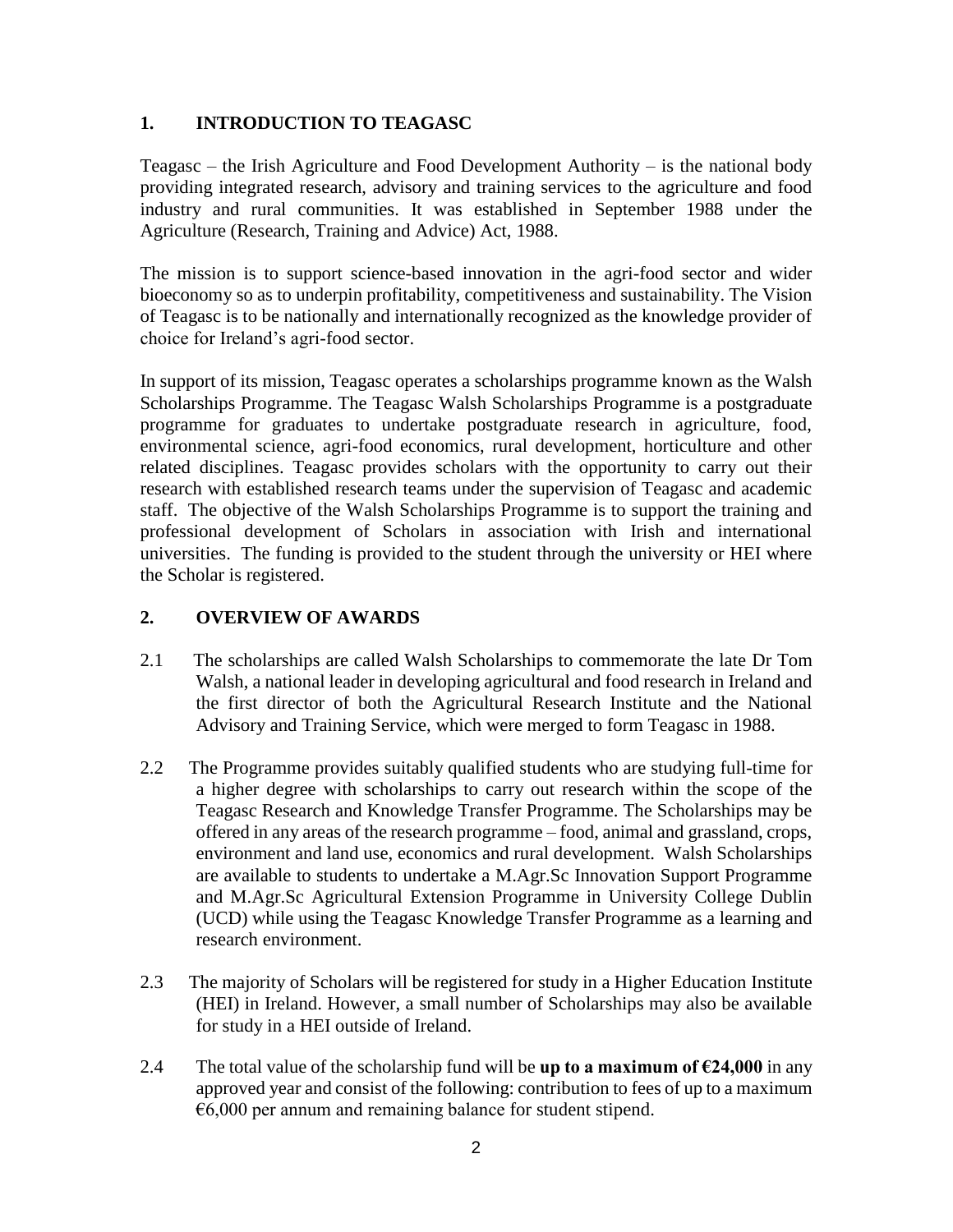2.4 These Terms and Conditions will be governed by and construed in accordance with the laws of Ireland, and all parties will expressly and irrevocably submit to the jurisdiction of the Irish courts.

#### **3. GENERAL CONDITIONS OF AWARD**

- 3.1 Teagasc reserves the right to make amendments to these Terms and Conditions without prior notice
- 3.2 Scholarships are awarded to full-time academic staff in third-level colleges/institutes ("the Academic Supervisor") and are supervised jointly by a Teagasc Research Officer ("the Teagasc Supervisor").
- 3.3 The duration of the award will normally be three or four years for a PhD. In exceptional circumstances, funding will be granted for an MSc for a maximum duration of 2 years.
- 3.4 If a suitable Scholar has not been selected within a period of twelve months from the date of notification of the award, the Scholarship award will lapse and a new application will be required if the supervisors wish to be considered for an award.
- 3.5 Walsh Scholars must register as a postgraduate student in the HEI of their Academic Supervisor at the earliest opportunity. All Walsh Scholars must be fulltime. Scholarship stipend/fee will not be paid to the HEI until the Scholar has a student registration number. Walsh Scholars are not employees of Teagasc or HEI.
- 3.6 The supervisors must provide the following details to the Walsh Scholarship Administrator following the award of the Scholarship to the agreed candidate: name of student, registration details, college reference or account number, start date and a signed copy of Conditions of Award.
- 3.7 Supervisors must submit a short progress report through our online grant management system in May each year. The progress reports must be submitted on time and include, but not be limited to, research progress and outputs of the Scholar. The timely submission of these reports is a condition of the continuation of the Scholarship.
- 3.8 All outputs including advertisements, presentations, technology updates etc. must contain an acknowledgement of the funding received from Teagasc or any other funding source, e.g. Teagasc.
- 3.9 A copy of the thesis must be submitted on completion of the Scholarship to the local Teagasc library and that of the HEI.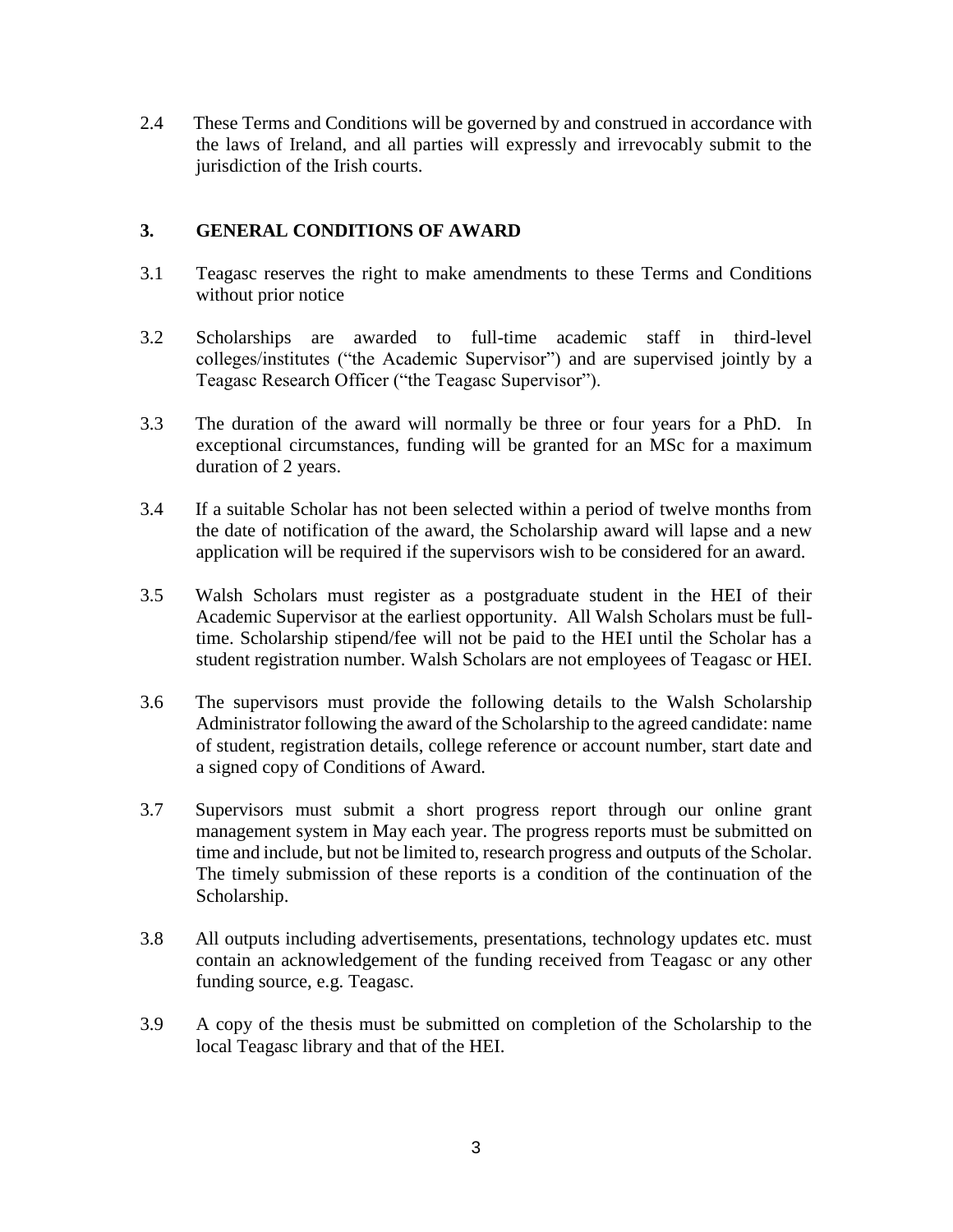- 3.10 The Scholarship is payable monthly directly to HEI at which a Walsh Scholar is registered.
- 3.11 The award does not include other costs such as consumables, travel, etc.
- 3.12 As Walsh Scholarships are Irish state supported awards, such projects must adhere to the ['The National IP Protocol 2019'](https://www.knowledgetransferireland.com/Reports-Publications/Ireland-s-National-IP-Protocol-2019-.pdf) in terms of how associated IP is managed. For any queries relating to IP please email [techtransfer@teagasc.ie.](mailto:techtransfer@teagasc.ie)

## **4. SELECTION OF WALSH SCHOLARS**

- 4.1 The successful supervisors invite eligible students to apply for the Scholarship. This process should be open to all suitably qualified students and selection is made by both supervisors. An interview board (comprising of academic and Teagasc staff) may be appointed to make the selection.
- 4.2 Eligible students applying for a Scholarship must have a first or upper second-class honours primary degree, or the equivalent, degree. A Master's degree may be considered to take precedence over the results of the primary degree.
- 4.3 Walsh Scholars must be formally accepted by the HEI in line with its admission policy and must be registered for a full-time postgraduate degree programmes in the HEI for the award to commence.
- 4.4 Suitably qualified students from any country may hold a Walsh Scholarship. They must satisfy the State's regulations on immigration if not an EU citizen.

# **5. SUPERVISION AND TRAINING**

- 5.1 As a primary objective of the Walsh Scholarships Programme is the training and professional development of the postgraduate, high quality supervision is essential, and this is the joint responsibility of the academic and Teagasc supervisors. The supervisors should meet and discuss progress regularly with the student (at least six times per year).
- 5.2 Where a Scholar is on a structured degree programme, the Head of Department (or her/his equivalent) will be required to confirm that the Scholar's programme includes the development of discipline-specific knowledge, research skills and generic/transferable skills and meets institutional requirements for a structured programme, including coursework requirements.
- 5.3 Teagasc will organise relevant skills training courses for its Walsh Scholars, which students are expected to attend.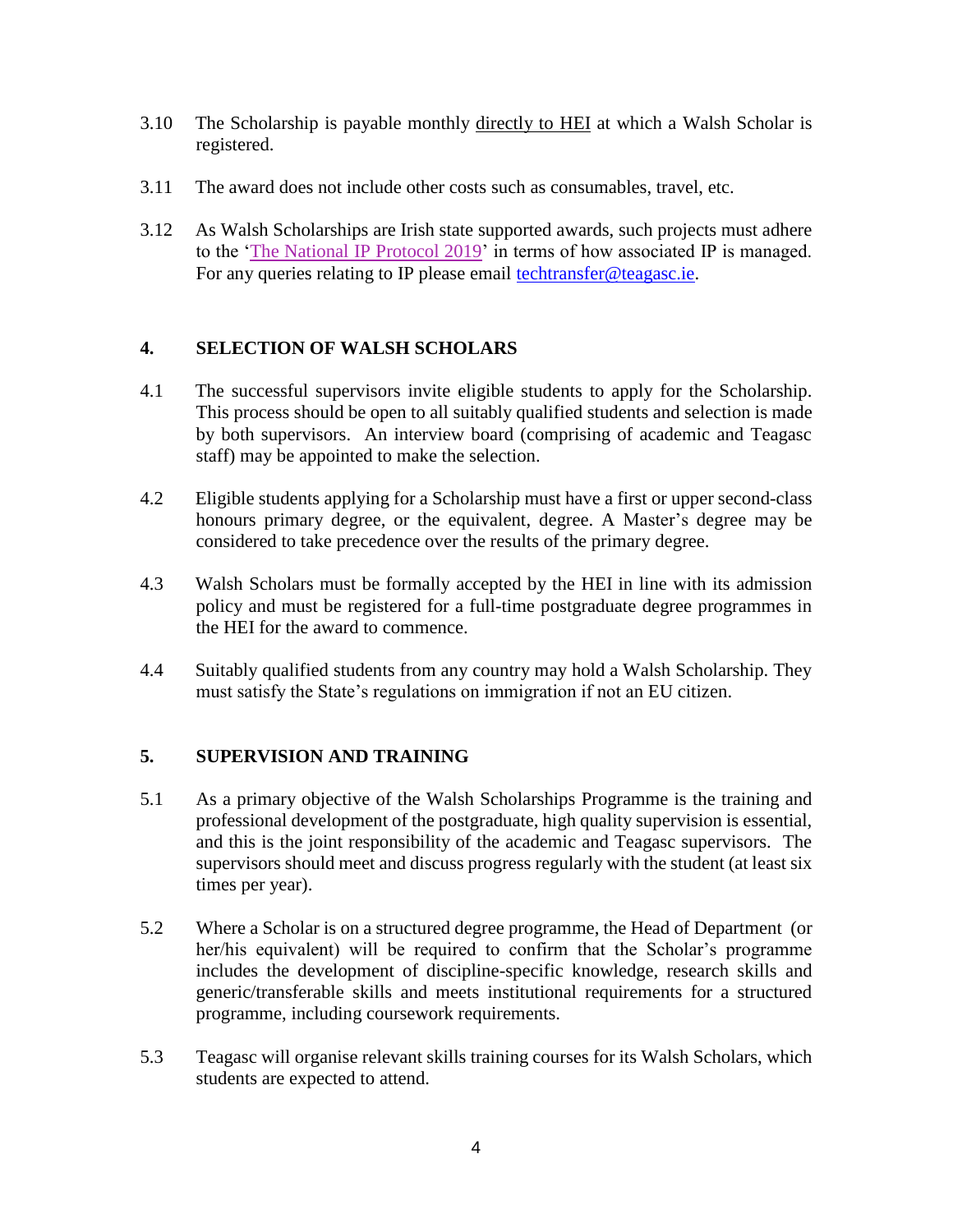- 5.4 All new Walsh Scholars must attend the Teagasc National Induction Programme which will be organised centrally on an annual basis.
- 5.5 The Scholar and the supervisors are required to create a written project plan that describes a comprehensive study plan for the duration of the Scholarship and should include a training and career development plan with a view to developing a viable career beyond the Scholarship period.
- 5.6 A record must be kept of training and career development activities completed by the Scholar and these must be reported in progress reports submitted to Teagasc.
- 5.7 In cases where Walsh Scholars conduct their fieldwork off-campus and remote from a Teagasc centre, formal arrangements should be made for at least quarterly face-to-face meetings between student and supervisors supplemented by skype/videoconferencing, etc.
- 5.8 Walsh Scholars must engage full-time in research during the funding term, however if supported by their supervisors, Teagasc will agree to allow Scholars to take on additional activities (teaching duties, education provision and other support activities). These activities should be part of Scholars' Career Development Plan.

#### **6. FINANCIAL ADMINISTRATION AND AUDIT**

- 6.1 The value of the Scholarship award will be as determined by the Teagasc Authority and will be in line with similar awards paid by other research funding organisations in Ireland (e.g. Irish Research Council). The award will comprise a maintenance award to the student as well as a contribution to HEI fees.
- 6.2 The contribution to HEI fees in Ireland, including non-EU fees, will be capped in line with that of other Irish funding organisations. Any differential must be paid by the Scholar and/or HEI.
- 6.3 Subject to the compliance of the Scholar and HEI with these terms and conditions, and to the receipt by Teagasc of satisfactory progress reports, the Scholarship payments will paid to the Scholar's HEI, monthly in advance, with the first instalment to be made as soon as the scholar commences. It is the HEI's responsibility to coordinate payment of the award fund to the scholar in a timely manner.
- 6.4 The HEI is responsible and accountable for the proper use of the award fund. No funds may be used by the HEI to cover overhead or administrative costs.
- 6.5 In cases where a Scholar spends time in a more expensive foreign country, an increase in the standard amount per annum may be considered and will require approval by the Director of Teagasc. Such approval will only be granted in exceptional circumstances.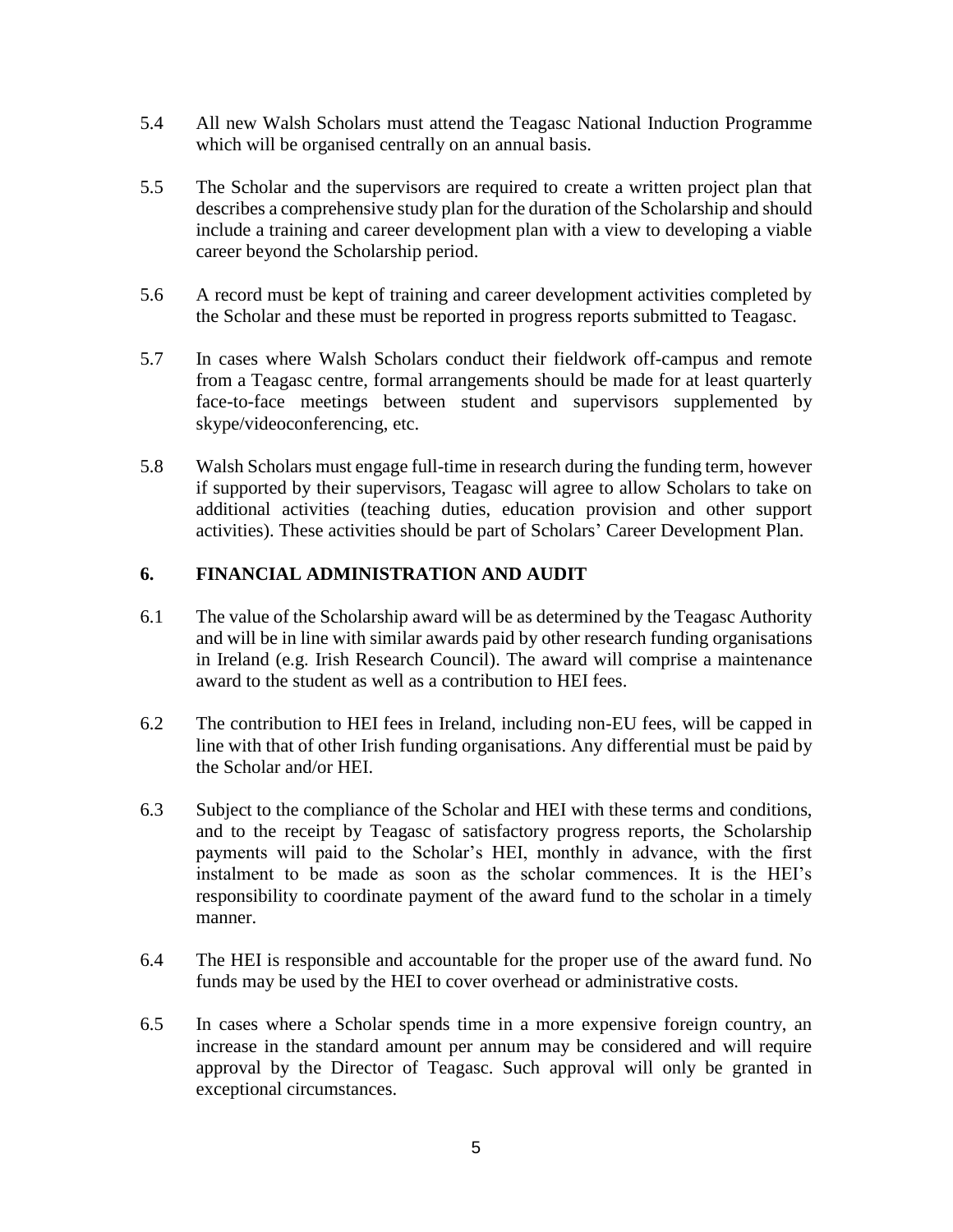- 6.6 In the case of double or triple fees for a non-EU national, the capped Teagasc stipend is intended to cover the amount equivalent to the capped standard EU fee and a maintenance award equivalent to that as would be received by an EU national. The balance of a higher fee is the responsibility of the HEI/Scholar.
- 6.7 The Scholarship is intended to cover a maintenance grant and a contribution to the associated fees. In the event of the student fees being paid by an organisation other than Teagasc, this amount will be deducted from the Scholarship before payment is made or shall be refunded to Teagasc in the event of the Scholarship having been paid in full.
- 6.8 Teagasc reserves the right to ask for confirmation from the External Auditors of the HEI of the following:
	- that the annual accounts of the HEI are up to date and have been approved by the Auditors without qualification;
	- that the management letter from the Auditors raised no matters that did or could significantly affect the administration of research Scholarships awarded by Teagasc
	- that monies received under the Scholarship have been used for the purpose for which they were awarded.
- 6.9 Teagasc reserves the right to commission audits of the participating HEI for financial or other compliance. The HEI undertakes to fully facilitate these reviews. All awards may be subject to an external research audit and financial audit.
- 6.10 Teagasc accepts no responsibility, financial, ethical, legal or otherwise, for expenditure or liabilities arising out of work funded by the award. The HEI must fully indemnify Teagasc against all such expenditure or liabilities and against any actions, proceedings, costs, damages, expense claims and demands arising including, in particular, but without limitation, any claims for compensation for which the HEI may be liable as an employer or otherwise, or any claims in relation to intellectual property.
- 6.11 All Walsh Scholars must comply with the Irish laws and regulation on taxation. Compliance with Irish laws and regulations on taxation will be a matter for the Walsh Scholar, the HEI and the Office of the Revenue Commissioners.
- 6.12 The HEI must ensure that all unspent funds are returned to Teagasc within sixty (60) days of the end of an award holder's funding term or early withdrawal from their award, or before the end of the calendar year if this occurs first.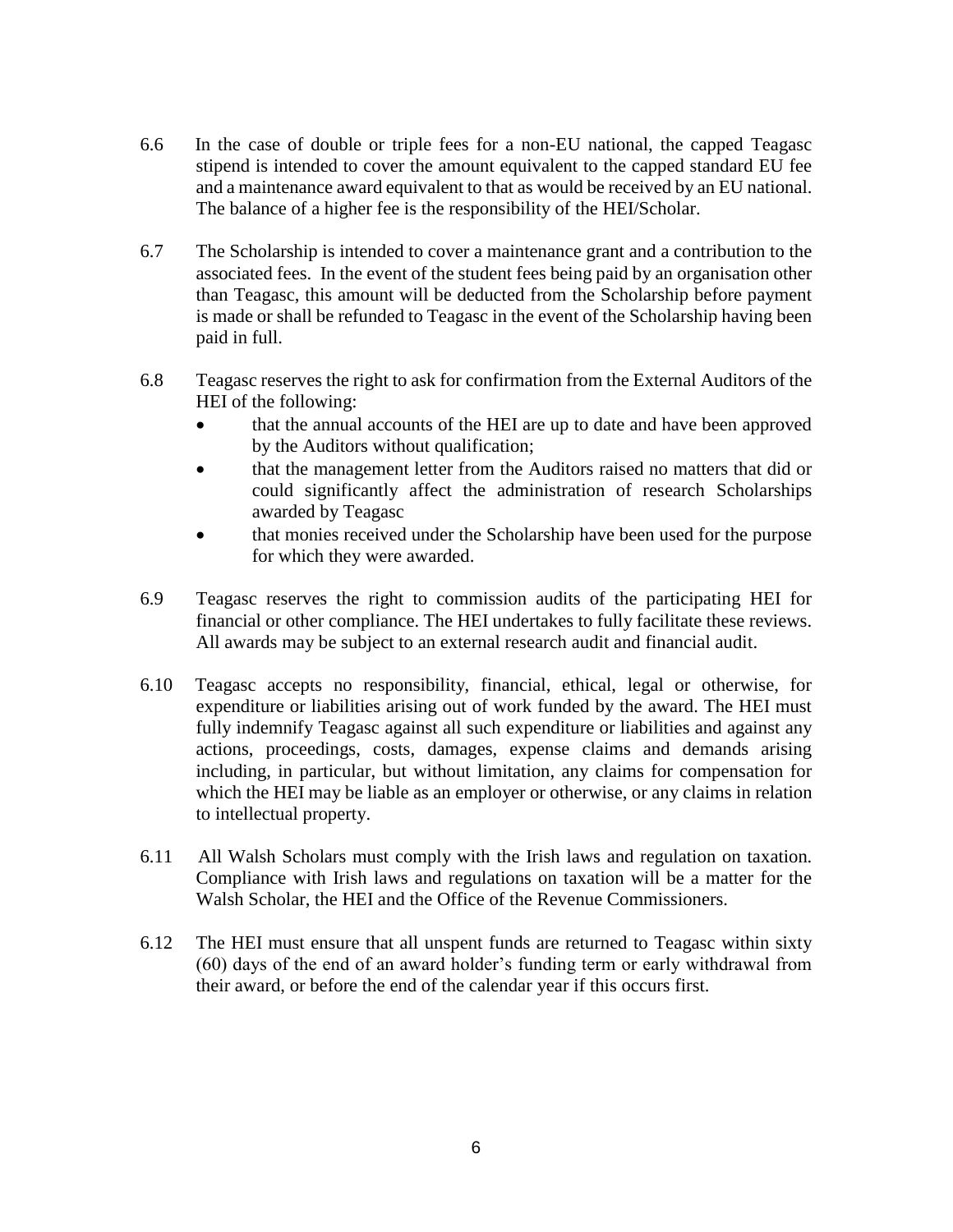#### **7. REVIEW OF PROGRESS**

- 7.1 Supervisors must submit a progress report (online grants management system) to the appropriate Teagasc Head of Programme by 31 May each year. The progress reports must include, but not be limited to, research progress and outputs of the Scholar. The Teagasc Head of Programme must approve the reports in order to ensure continuation of the Scholarship.
- 7.2 It will be the responsibility of the supervisors to make sure that all progress reports are submitted on time through the online grant management system. Such reports are a condition of continuation of the scholarship.
- 7.3 Failure to supply these reports will result in payment of the award being suspended until such a time as they are received.
- 7.4 If the Teagasc Head of Programme receives an unsatisfactory progress report on a Scholar, he/she must discuss this with the supervisors and the Scholar and agree an action plan for resolution with a time deadline and also inform the Walsh Scholarships Administrator.
- 7.5 If a Scholar's progress continues to be unsatisfactory over a period of time, despite attempts at remedial action, Teagasc may terminate or suspend the Scholarship.
- 7.6 The Scholar must contact the Walsh Scholarships Administrator if he/she has any concerns about the Scholarship.
- 7.7 Walsh Scholars are required to provide follow-up contact details for the purpose of researcher career tracking as part of their final completion form. Teagasc will periodically carry out a destination survey of those who have received and completed Walsh Scholarships, and the Walsh Scholars shall agree to cooperate in responding to this. Where Scholar's contact details change post-completion of their award, the Scholar is asked to provide updated details.

#### **8. SCHOLARSHIP SUSPENSION/ DEFERRAL/TERMINATION/UPGRADE**

- 8.1 Scholarships may not be deferred, other than for maternity or parental leave or in exceptional circumstances (e.g. illness). Scholars are advised that agreement to defer Scholarships will be entirely at the discretion of Teagasc, whose decision on the matter will be final and any approved deferral may not be for more than twelve months. The Scholarship will not be paid during such periods.
- 8.2 Where there is an agreed suspension of the Scholarship, Teagasc can consider a request for a no-cost extension beyond the period originally agreed for funding.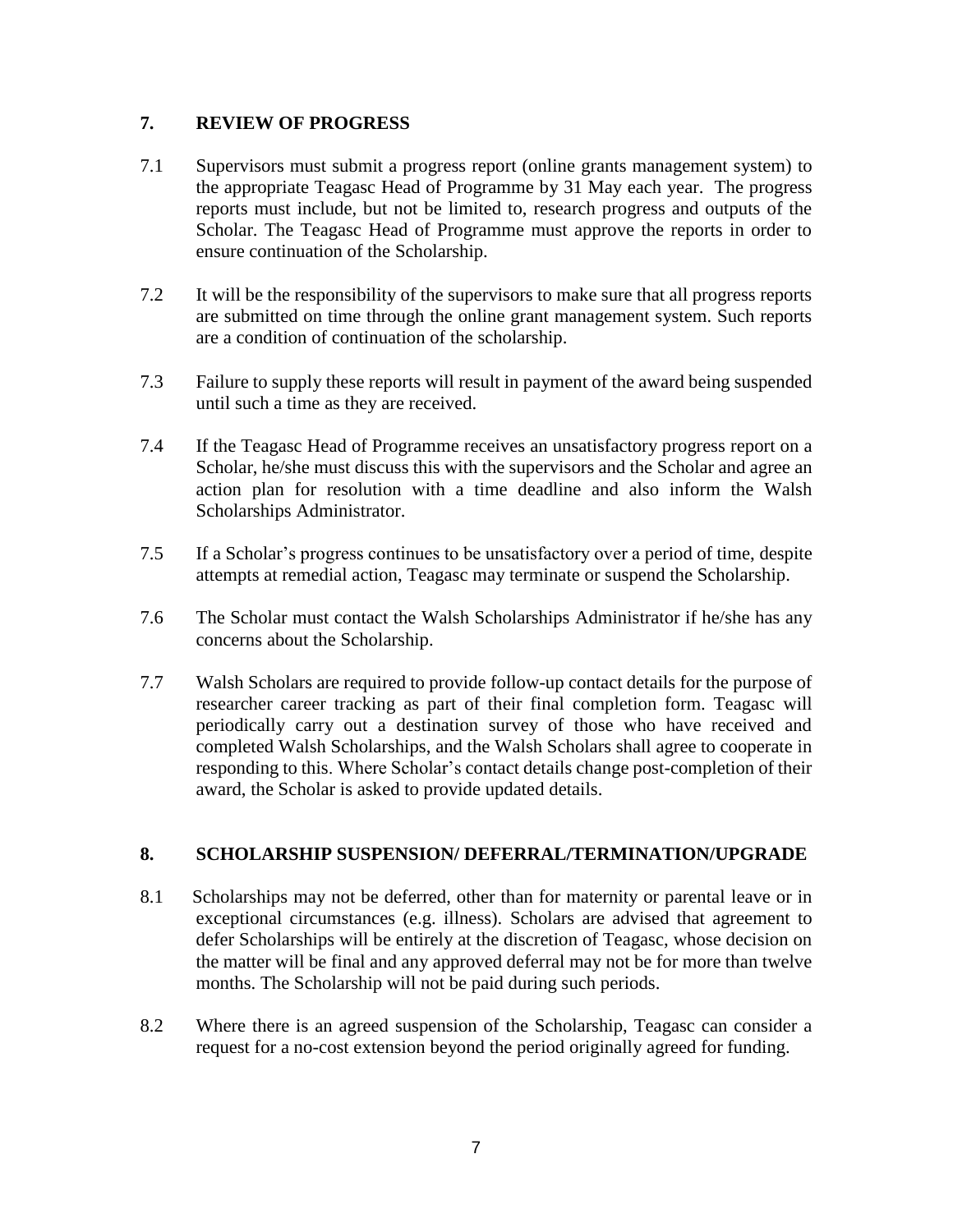- 8.3 Should a Walsh Scholar be unable for any reason (including medical reasons) to pursue his/her studies in accordance with the Terms and Conditions of the Scholarship, he/she must inform Teagasc within two weeks of such a situation coming to his/her attention. In such situations, Teagasc will have regard to the usual conventions of the Scholar's HEI. However, given the basis on which Scholarships are awarded, Teagasc reserves the right to withdraw or suspend the Scholarship.
- 8.4 Teagasc recognises that for personal, professional or other reasons a Scholar may wish to terminate his/her Scholarship. This should not be done without *prior*  consultation, since Teagasc will require evidence of academic progress to the date of departure. In the event of that progress being inadequate, Teagasc may pursue the Scholar and/or the HEI for reimbursement of amounts expended.
- 8.5 A request for an upgrade from an MSc to a PhD programme must be made via Teagasc online grants management system by the academic and Teagasc supervisors. Requests for upgrades will be considered in the following instances:
	- Where a student provisionally registered for an MSc is approved by both his/her HEI and Teagasc supervisors to convert to a PhD, and
	- Where progress on what was originally an MSc project is deemed by HEI and Teagasc supervisors to merit upgrade to a PhD.
- 8.6 In the case where what was originally a PhD Scholarship has been reduced to an MSc, a second (MSc) student may be substituted on the same project, provided that the duration of the unexpired portion of the original PhD approval is not exceeded.
- 8.7 Another student may replace a student who leaves during the course of a Scholarship for the unexpired period of the Scholarship. In cases where a PhD student leaves within six months of first registering, the replacement (PhD) student will be funded for up to a maximum of three years in the case of a traditional PhD project or four years for a Structured PhD project.
- 8.8 Extensions to the approved duration of Scholarships will only be considered where unforeseen circumstances of substantial consequence arise. Extensions should be made via Teagasc online grants management system by the academic and Teagasc supervisors and where agreed, will normally be limited to no more than three months at a time.

#### **9**. **COMPLETION OF SCHOLARSHIP**

- 9.1 Where a Walsh Scholar finishes his/her project before the specified end date of the funding, they must inform the University and Walsh Scholar Administrator in writing and stipend payment will be stopped immediately.
- 9.2 Where a Walsh Scholar submits the soft-bound thesis before the specified end date of the scholarship, he/she will be allowed to continue to receive stipend until the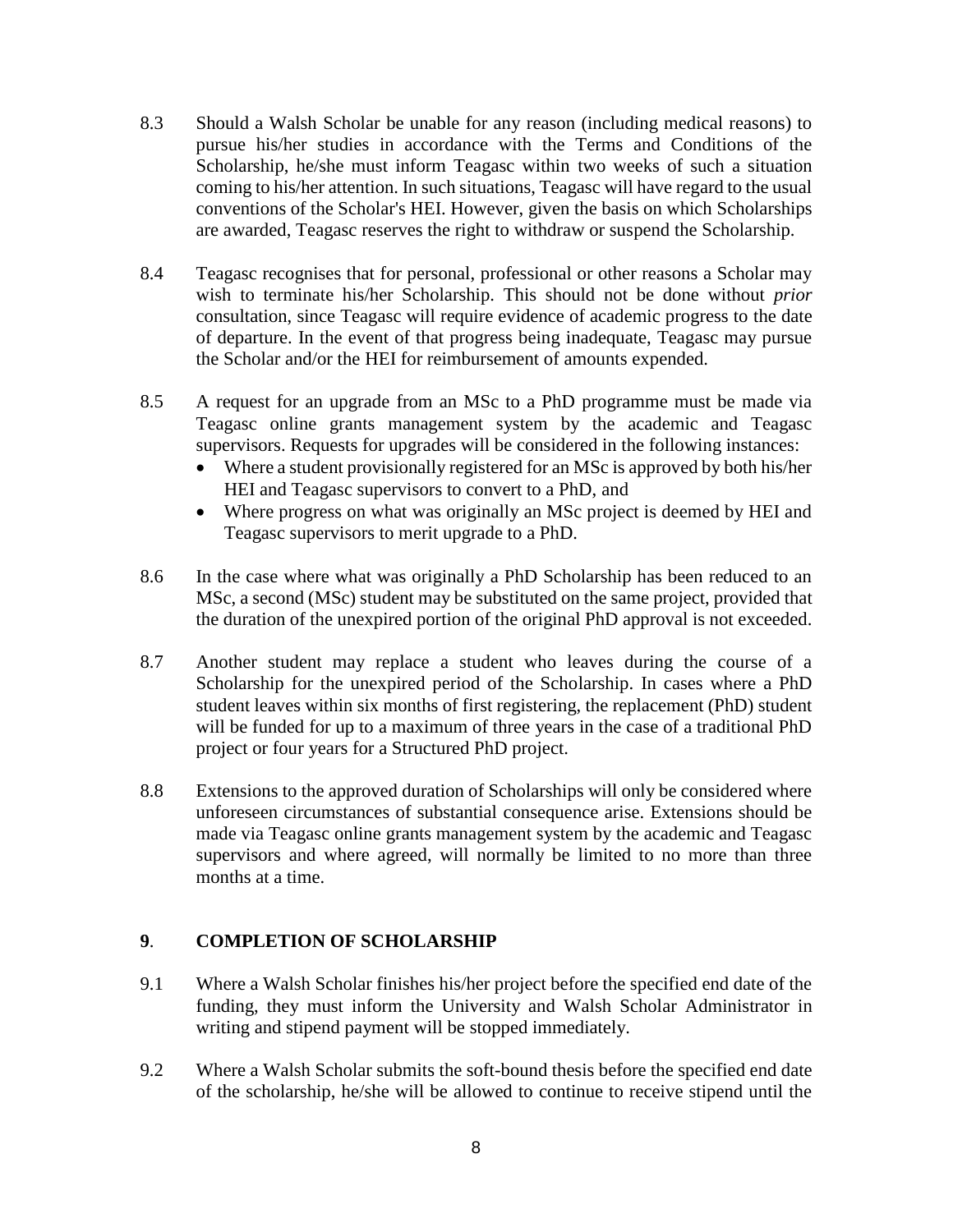original end date or such a time as he/she has submitted the hard-bound copy of the thesis, if it occurs prior to the end date of the scholarship. Where the hard-bound copy of the thesis is submitted before the end of the scholarship, the scholar must inform the Walsh Scholar Administrator immediately whereupon stipend to the Walsh Scholar will cease.

9.3 Award holders are required to inform Teagasc of the successful completion of the project in writing.

#### **10. INTELLECTUAL PROPERTY**

- 10.1 As Walsh Scholarships are awarded, using Irish state funding, to full-time academic staff ("Academic Supervisor") in third level colleges/institutes ("Institutions") based on collaboration with a Teagasc researcher ("Teagasc supervisor"), 'the [National IP Protocol 2019](https://www.knowledgetransferireland.com/Reports-Publications/Ireland-s-National-IP-Protocol-2019-.pdf)', "must be adhered to, in terms of bilateral collaborative arrangements between Teagasc and the Institution.
- 10.2 Teagasc has a non-binding Term Sheet that sets out the IP principles and terms for Walsh Scholarships in accordance with the National IP [Protocol 2019](https://www.knowledgetransferireland.com/Reports-Publications/Ireland-s-National-IP-Protocol-2019-.pdf). By accepting the Award, the Institution hereby agrees to the terms and principles outlined in the Term Sheet, (only in the case of conflict between the Walsh Scholarships funding source terms and conditions, and terms outlined in the Term Sheet shall the former supersede the latter).
- 10.3 Should an IP agreement be drawn up between Teagasc and Institution (preferably within six months of commencement of the Walsh Scholarship), its terms will be based on the principles and terms agreed in the Term Sheet. For any queries regarding IP, please contact the Teagasc Technology Transfer Office at [techtransfer@teagasc.ie](mailto:techtransfer@teagasc.ie)

#### **11. OPEN ACCESS**

11.1 Walsh Scholars are expected to adhere to **National Framework on the Transition to an Open Research Environment** relating to the placement of research publications in open access repositories, which is available **[here](https://repository.dri.ie/catalog/0287dj04d)**. It is accepted that there will be recognised instances in which this might not be feasible; in these cases, the Walsh Scholar should contact their supervisors for advice.

#### **12. SEX/GENDER DIMENSION**

12.1 Teagasc supports gender equality in the research and innovation system. All Walsh Scholars are required to give careful consideration to whether there is a potential sex or gender dimension that may arise in the course of their research.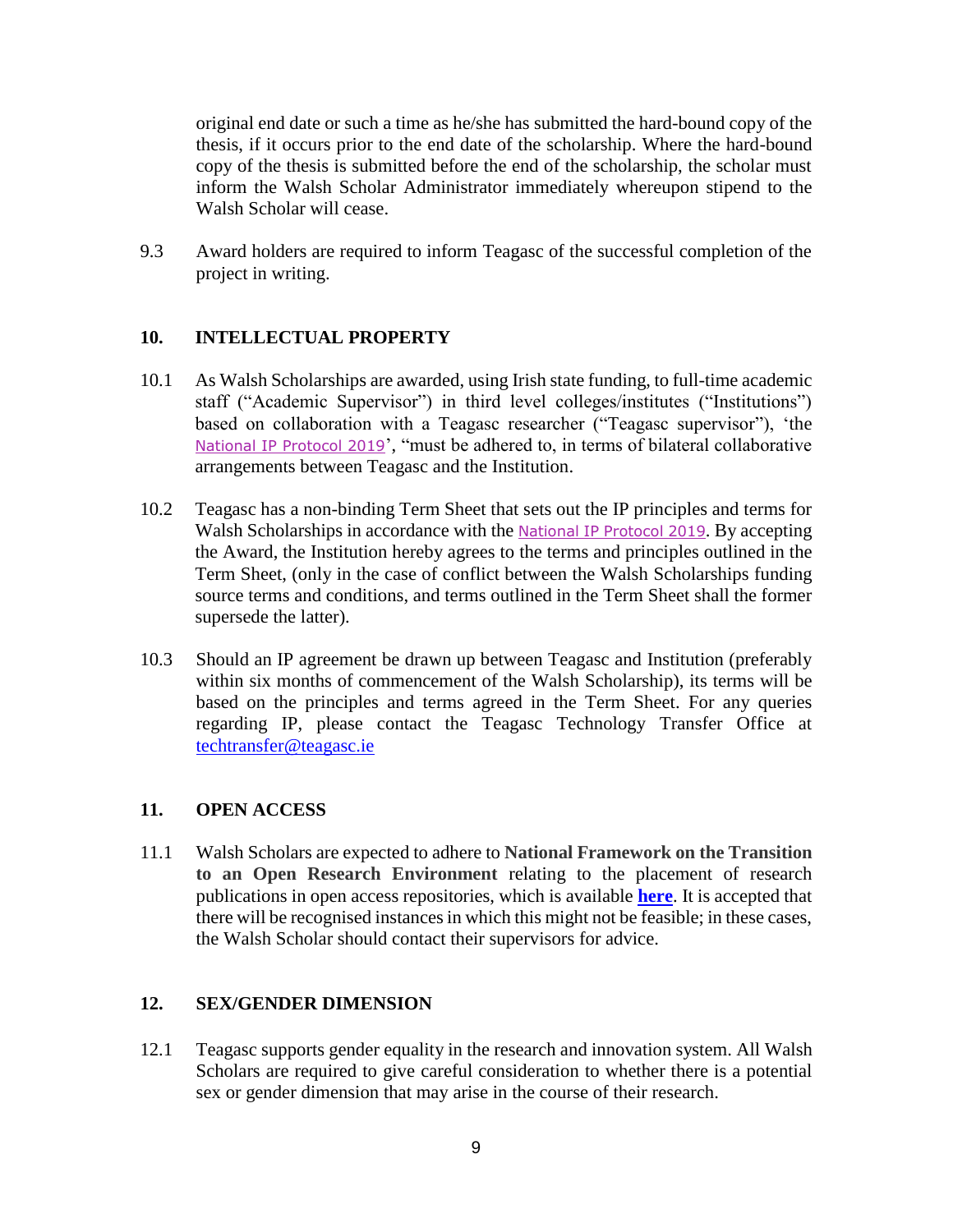12.2 Where the Walsh Scholar is involved in the organisation of conference, networking or dissemination panels connected with their research project, due regard should be given to gender balance within any such panel(s).

#### **13. ACKNOWLEDGEMENT OF FUNDING**

- 13.1 All publicity, including interviews, email signatures, letterheads, office signs, public lectures, publications, monographs, print materials, online materials, press releases, television and radio advertisements, websites, film, and video/audio recordings associated with or arising from the research undertaken by the Walsh Scholar must contain acknowledgement of funding received from Teagasc. Where possible, the Teagasc and/or Walsh Scholar logo should be included in any such acknowledgement.
- 13.2 In the case of another funding partner, all publicity must also contain acknowledgement of funding received from the relevant funder.

#### **14. DIGNITY POLICY AND HEALTH & SAFETY**

- 14.1 Every Walsh Scholar and researcher should be aware that all forms of bullying, harassment, and sexual harassment are unacceptable and every Walsh Scholar and member of staff has a duty to behave in an acceptable and respectful manner. The Teagasc Dignity-at-work-policy is available [here.](http://tnet.teagasc.net/hr/staff_handbook/docs/10.2-Dignity-at-Work-Policy.pdf)
- 14.2 HEIs have the responsibility to deal with any complaints or issues speedily, in line with agreed grievance procedures.
- 14.3 All Teagasc staff are entitled to be treated with courtesy and respect at all times and the same pertains to Walsh Scholars carrying out their studies at a Teagasc centre. Accordingly, Scholars are encouraged to report any instances of infractions to management. In cases where staff or Scholars experience abusive or inappropriate behaviour, Teagasc reserves the right to report any such behaviour to the relevant personnel in the HEI or other organisation connected with the individual.
- 14.4 As required by Health and Safety legislation and best practice, Walsh Scholars are required to complete health and safety training online in advance of the commencement date:
	- (a) Online training specific to their functional area, which includes a general induction, a student specific induction and a lab basic fundamentals course;
	- (b) Manual Handling Theory and Practice and
	- (c) Display Screen Assessments.

Teagasc full induction policy and procedure – [click here](http://dms/sites/research/Walsh%20Fellowship/Additional%20Documents/Terms%20and%20Conditions/2021/Documents/Health%20and%20Safety/OHS-038%20Health%20and%20Safety%20Induction%20Policy.pdf).